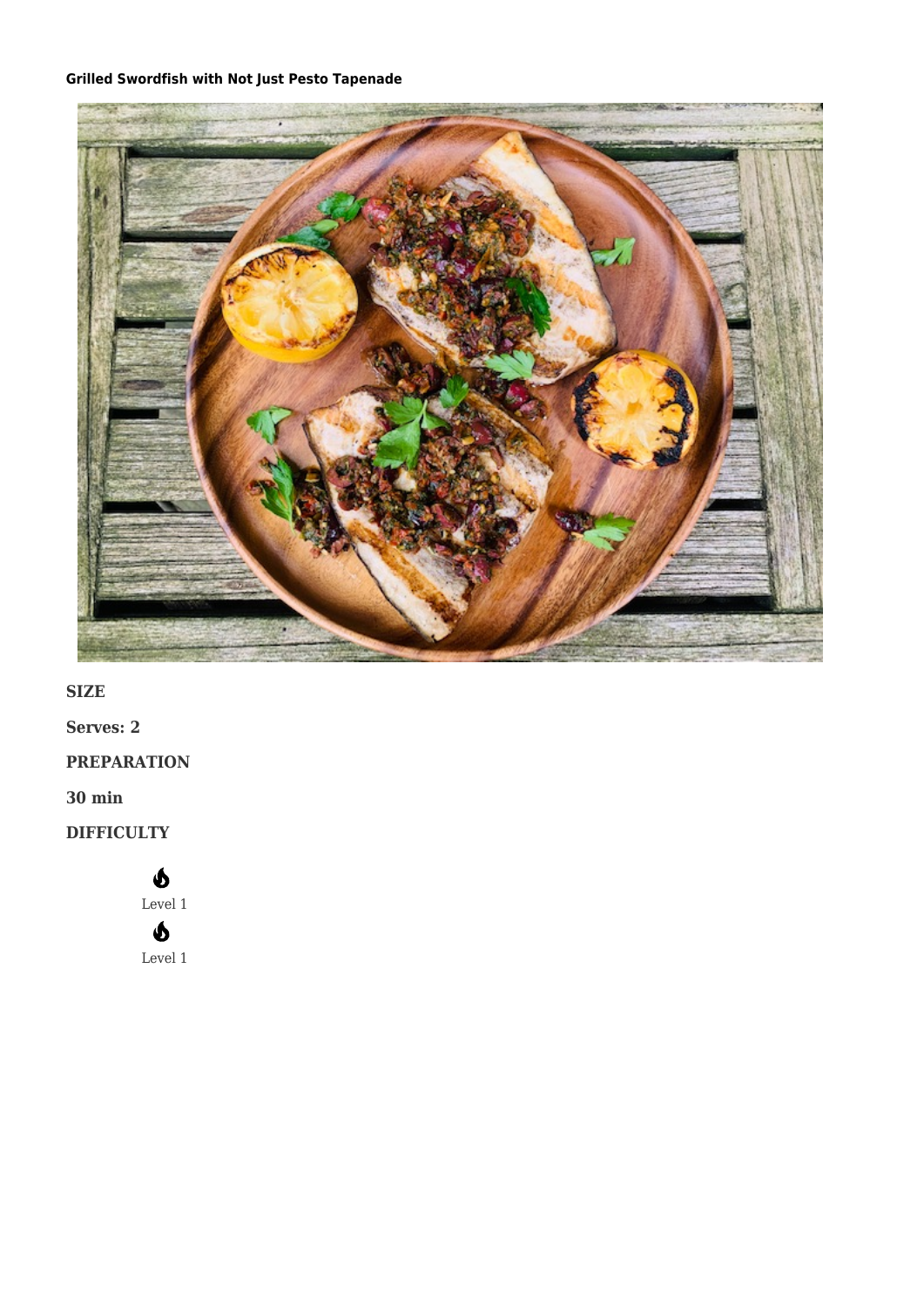

It's officially grilling season… spruce up your summer staples with a little backyard Mediterranean! This recipe is perfect for an easy weeknight dinner or entertaining family and friends. Because swordfish is thicker and sturdier in nature, they hold together nicely on the grill and develop incredible flavor and char marks! No grill? The broiler works well too!

While the fish cooks on the grill, simply add chopped olives to [Not Just Pesto a](https://notjust.co/products/not-just-pesto-3-pack)nd you've got yourself the perfect sauce to accompany this fish.

And do you want to hear the best part? You can prepare this entire recipe outside! No running back and forth to the kitchen necessary.

#### **Ingredients**

**2** (10-12 oz) swordfish steaks

[salt and pepper](https://notjust.co/products/not-just-pasta-sauce?variant=31482920271934)

- **2** Tbs olive oil, plus more for the grill
- **¾** cup pitted kalamata or green olives, coarsely chopped
- **1** jar [Not Just Pesto](https://notjust.co/products/not-just-pesto-3-pack)
- **1** lemon, halved

#### **Process**

**1**